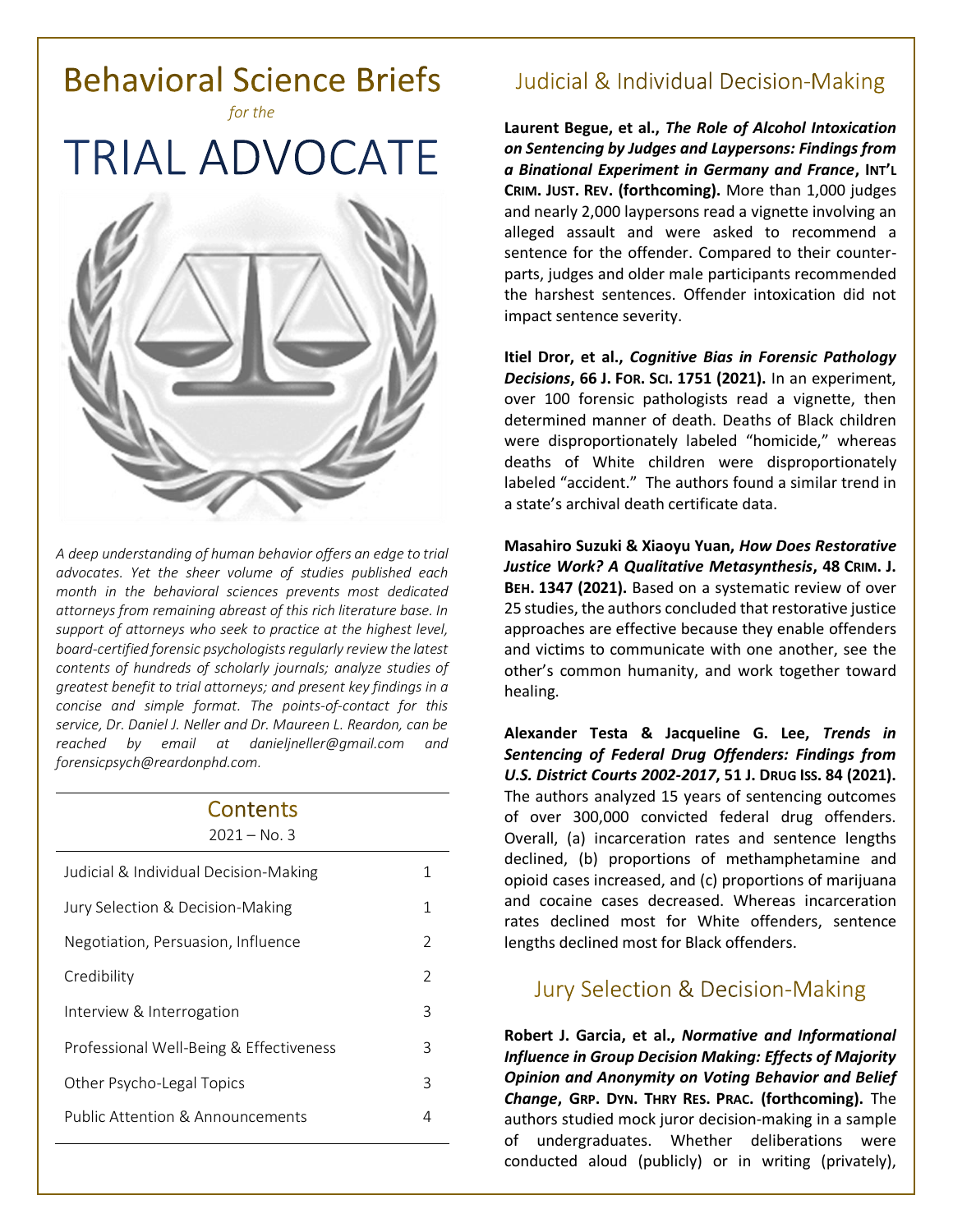participants were inclined to change their vote when faced with a contradicting majority. Perceived strength of evidence partially influenced vote-switching behavior.

**Jaihyun Park & Neal R. Feigenson,** *Picturing Pain and Suffering: Effects of Demonstrative Evidence, Instructions, and Plaintiff Credibility on Mock Jurors' Damage Awards***, 35 APPL. COG. PSYCHOL. 730 (2021).** In a series of 3 studies involving undergraduates, mock jurors awarded more in damages when expert testimony included demonstrative photo simulations than when it did not include such evidence.

**Christine L. Ruva, et al.,** *What Drives a Jury's Deliberation? The Influence of Pretrial Publicity and Jury Composition on Deliberation Slant and Content***, PSYCHOL. PUB. POL'Y L. (forthcoming).** More than 300 undergraduates read news stories with negative pretrial publicity (PP). One week later, they viewed a video of the trial and were asked to render "verdicts" before and after deliberating. Jurors discussed PP, which biased their initial assessments and subsequent deliberations.

#### Negotiation, Persuasion, Influence

**Piotr Bystranowski, et al.,** *Anchoring Effect in Legal Decision-Making: A Meta-Analysis***, 45 L. HUM. BEH. 1 (2021).** In this systematic analysis of nearly 40 studies and 9,000 participants, decisionmakers in contexts involving sentencing, compensation, and other numerical legal judgments were shown to be influenced by anchors, which are salient but potentially arbitrary and irrelevant number values presented to them.

**Daniel J. Neller, et al.,** *Situational Predictors of Negotiation and Violence in Hostage and Barricade Incidents***, 48 CRIM. JUST. BEH. 1770 (2021).** By statistically analyzing about 7,000 cases reported to the FBI, the authors constructed tools that accurately estimate the probability of a crisis incident involving violence after onset and resolving by negotiation or surrender.

**Henry Otgaar, et al.,** *The Link Between Suggestibility, Compliance, and False Confessions: A Review Using Experimental and Field Studies***, 35 APPL. COG. PSYCHOL. 445 (2021).** The authors systematically analyzed 11 prior studies in which suspects or detainees claimed to have falsely confessed. Overall, findings suggest false confessors are more suggestible or compliant than their counterparts.

### Credibility

**Irena Boskovic, et al.,** *Dull Versus Creative Liars – Who Deceives Better? Fantasy Proneness and Verifiability of Genuine and Fabricated Accounts***, 18 J. INV. PSYCHOL. OFF. PROFIL. 56 (2021).** A small sample of psycho-legal experts judged the credibility of authentic and fabricated narratives authored by college students. Experts were better able to identify fabricated narratives when their authors were more fantasy-prone than when they were less fantasy-prone.

**Erik Mac Giolla & Timothy J. Luke,** *Does the Cognitive Approach to Lie Detection Improve the Accuracy of Human Observers?* **35 APPL. COG. PSYCHOL. 385 (2021).** The *cognitive approach* to deception detection uses tactics that (a) make lying more cognitively demanding (e.g., having the interviewee perform a secondary task while providing a statement, asking the interviewee to maintain eye contact); (b) elicit rich details; and (c) require on-the-spot answers. In this analysis of 21 prior experiments, human observers using the cognitive approach correctly classified 66% of truth tellers and 54% of liars, yielding an overall accuracy rate of 60%. By comparison, human observers using other approaches correctly classified 67% of truth tellers and 31% of liars, yielding an overall accuracy rate of 50%.

**Charles R. Honts, et al.,** *A Comprehensive Meta-Analysis of the Comparison Question Polygraph Test***, 35 APPL. COG. PSYCHOL. 411 (2021).** In this systematic analysis of nearly 150 prior studies involving over 10,000 judgments, a widely used version of the polygraph was found to be highly accurate at discriminating truths from lies. Its accuracy was comparable in experimental and real-life studies.

**Erwin J. A. T. Mattijssen, et al.,** *Firearm Examination: Examiner Judgment and Computer-Based Comparisons***, 66 J. FOR. SCI. 96 (2021).** The authors studied the ability of nearly 75 firearm examiners to discern whether shell casings originated from the same or a different firearm. About 90% of their judgments were accurate, a rate comparable to the accuracy rate of a computer-based method of firearm comparison.

**Kathy Pezdek, et al.,** *Elevated Stress Impairs the Accuracy of Eyewitness Memory but Not the Confidence-Accuracy Relationship***, 27 J. EXP. PSYCHOL. APPL. 158 (2021).** Adults were presented with pictures of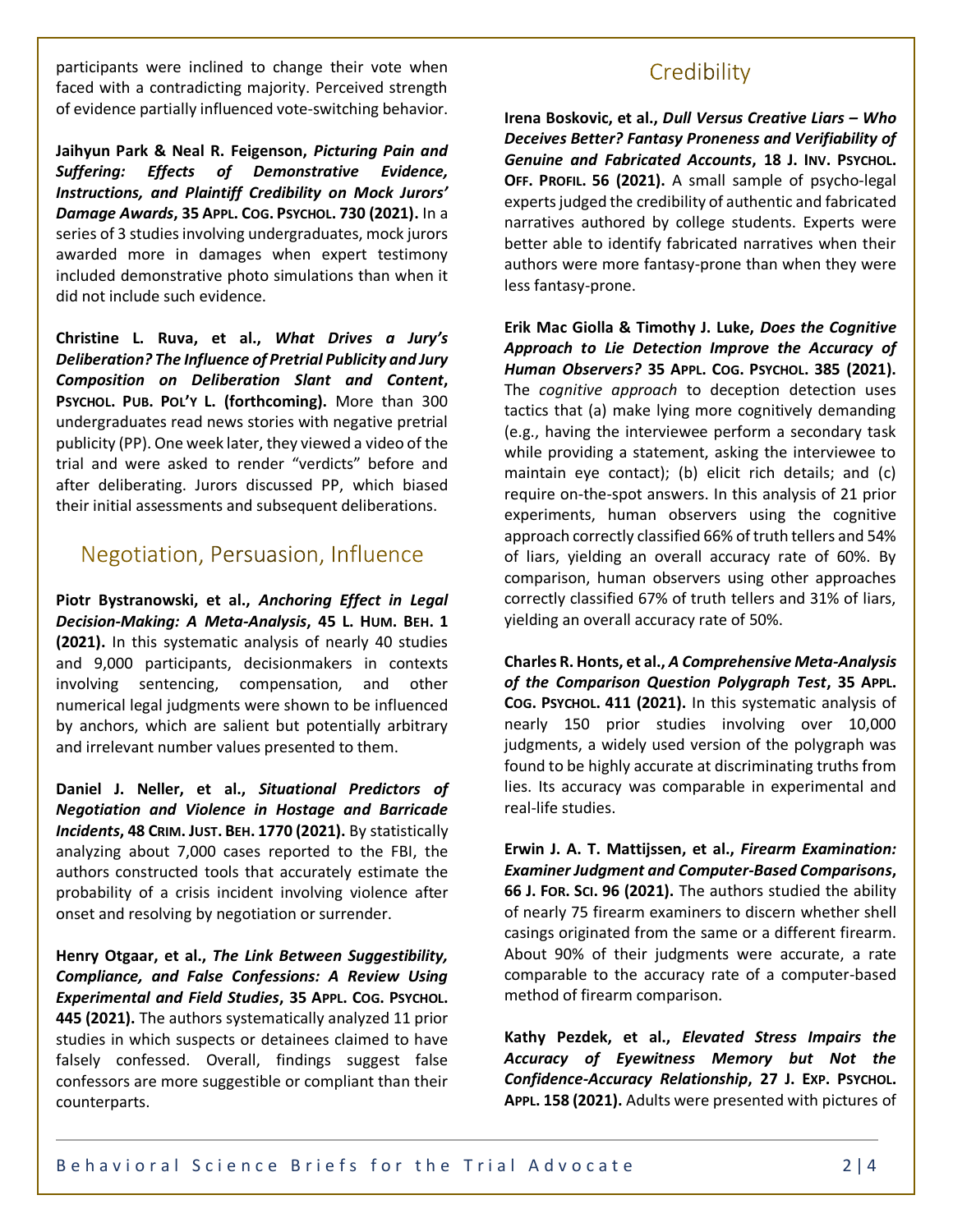male "suspects" alongside pictures intended to induce varying levels of negative arousal. Higher negative arousal was associated with reduced accuracy in facial recognition; the effect was nullified when subjects' confidence levels were high.

### Interview & Interrogation

**Rachel E. Dianiska, et al.,** *Using Disclosure, Common Ground, and Verification to Build Rapport and Elicit Information***, 27 PSYCHOL. PUB. POL'Y L. 341 (2021).** In 2 experiments involving undergraduates, subjects' perception of rapport and willingness to disclose a past illegal act increased when interviewers shared personal information that conveyed common beliefs, interests or experiences.

**Alison C. Holland, et al.,** *Facial Mimicry, Empathy, and Emotion Recognition: A Meta-Analysis of Correlations***, 35 COG. EMO. 150 (2021).** This systematic analysis of over 25 prior studies showed that the ability to empathize is linked to the ability to mimic others' facial expressions.

**Seungjin Lee & Juyoung Kim,** *Rapport Quality in Investigative Interviews: Effects on Open-Ended Questions and Free Recall Responses***, 22 POL. PRAC. RES. 996 (2021).** The authors analyzed transcripts of over 100 investigative interviews of alleged victims of sexual abuse, all children or disabled people. As interviewers increased their proportions of open-ended questions, alleged victims increased their number of free recall responses, and researchers increased their ratings of rapport quality.

**Timothy J. Luke,** *A Meta-Analytic Review of Experimental Tests of the Interrogation Technique of Hanns Joachim Scharff***, 35 APPL. COG. PSYCHOL. 360 (2021).** The author systematically analyzed 11 studies that had previously examined the effectiveness of 5 interrogation tactics – being friendly, refraining from pressing, acting as if all evidence is already known, embedding claims in casual discourse, and "ignoring" new information. The collection of tactics was moderately associated with the elicitation of new information.

**Kelly McWilliams, et al.,** *Don't Know Responding in Young Maltreated Children: The Effects of Wh-Questions Type and Enhanced Interview Instructions***, 45 L. HUM. BEH. 124 (2021).** About 300 maltreated or neglected 4- to 7-year-olds viewed videos, then were interviewed about them. Instructing children to say "I don't know" when they lacked knowledge of a specific detail led to reductions in both accurate and inaccurate responses to questions.

**Simon Oleszkiewicz & Steven J. Watson,** *A Meta-Analytic Review of the Timing for Disclosing Evidence when Interviewing Suspects***, 35 APPL. COG. PSYCHOL. 342 (2021).** In a systematic analysis of 16 prior studies, inconsistencies between statements and other evidence (a) were much more common among guilty than innocent suspects, and (b) increased in frequency when evidence was gradually introduced during the latter stages of interviews.

# **Professional Well-Being** & Effectiveness

**Sarah Elena Althammer, et al.,** *A Mindfulness Intervention Promoting Work-Life Balance: How Segmentation Preference Affects Changes in Detachment, Well-Being, and Work-Life Balance***, 94 J. OCCU.ORG.PSYCHOL. 282 (2021).** In a sample of nearly 200 employees, participation in a brief online mindfulness training program led to improved abilities to detach from work, reductions in reported work-life conflict, and increases in reported work-life balance satisfaction.

**Malissa A. Clark, et al.,** *Hidden Costs of Anticipated Workload for Individuals and Partners: Exploring the Role of Daily Fluctuations in Workaholism***, 26 J. OCCU. HLTH PSCHOL. 393 (2021).** In a small sample of educated, middle-class, urban employees, morning projections of a heavy and hectic workday were associated with increased internal pressures to work longer, afternoon fatigue, and spousal relationship tension.

**Colin M. G. Foad, et al.,** *Perceptions of Values Over Time and Why They Matter***, 89 J. PERS. 689 (2021).** In a series of studies, participants consistently indicated their life values had shifted over time. Past shifts in levels of openness were associated with lower life satisfaction.

# **Other Psycho-Legal Topics**

**Avdi S. Avdija & Arif Akgul,** *Examining the Clearance Rates of Violent and Non-Violent Offences in the United States: A Trend Analysis, 2011-2018***, 65 INT'L J.OFF. THER. COMP. CRIM. 1224 (2021).** This analysis of a large national